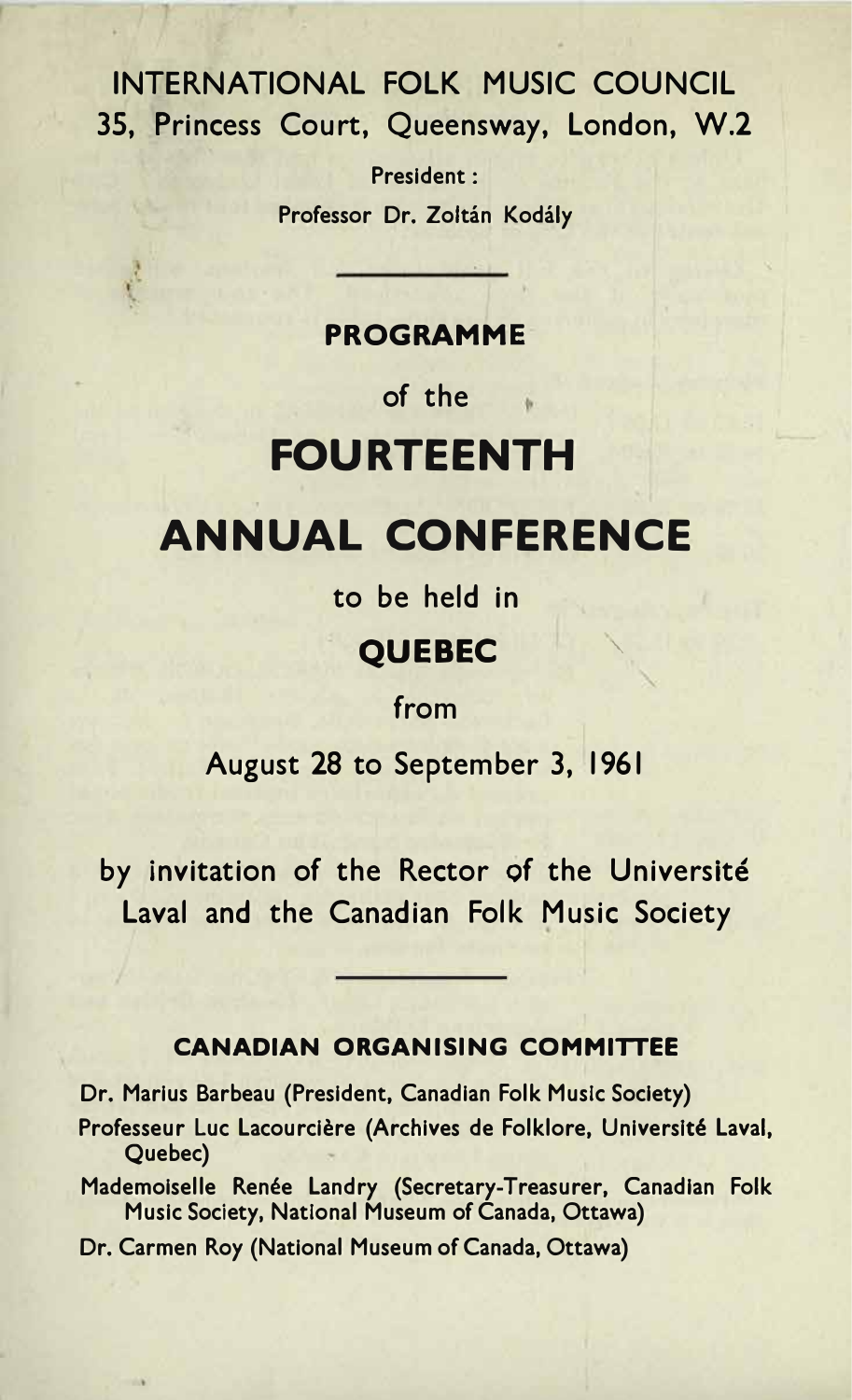## **TIMETABLE**

## (SUBJECT TO ALTERATION)\*

Unless otherwise stated all sessions and meetings will be held at the Faculté de Médecine of Laval University (Cité Universitaire) at Sainte-Foy, which is situated four miles from the centre of the City of Quebec.

Owing to the full programme, all sessions will start punctually at the time advertised. The co-operation of members in adhering to the time-table is requested.

### **Monday, August 28**

| $10.00$ to $12.00$<br>14.30 to 16.00 | INSCRIPTION OF MEMBERS in the Hall of the<br>Faculté de Médecine, Cité Universitaire, Laval<br>University. |
|--------------------------------------|------------------------------------------------------------------------------------------------------------|
|--------------------------------------|------------------------------------------------------------------------------------------------------------|

- 16.00 to 18.00 RECEPTION (vin d'honneur) at Cité Universitaire.
- 20.30 **OPENING SESSION of the Conference.**

## **Tuesday, August 29**

- 9.30 to 12.30 **CONFERENCE SESSION:** 
	- Mademoiselle Claudie MARCEL-DUBOIS (Maître de recherche au Centre National de la Recherche Scientifique. Directeur du département d'ethnomusicologie du Musée national des arts et traditions populaires, Paris) : Etat présent du répertoire musical traditionnel paysan en France et vues comparées avec le répertoire français au Canada.
	- Mademoiselle Geneviève MASSIGNON (Centre national de recherche scientifique, Paris) : Chants de mer de l'ancienne et de la nouvelle France.
	- Professor Francis Lee UTLEY (Ohio State University, Columbus, Ohio): Noah in British and American Folklore.
	- Mr. Francis COLLINSON (School of Scottish Studies, Edinburgh University): The repertoire of a traditional Gaelic singer in the Outer Hebrides with reference to versions of her songs known in Canada.

\*Members are asked to look at the notice board daily for announcements and changes in the programmes.

14.30 to 17.00

Mrs. Sidney ROBERTSON COWELL (New York): The connection between the precenting of psalms on Cape Breton Island and in **Colonial New England churches.** 

**CONFERENCE SESSION:** 

- Mademoiselle Maguy ANDRAL (Musée national des arts et traditions populaires, Paris : Permanence de structures élémentaires dans la musique traditionnelle française vivante.
- Professor Ovidiu VARGA (Bucharest): Les variantes folkloriques et les conditions de leurs survivances.

20.00

PERFORMANCE OF FOLK DANCES AND SONGS in English and Gaelic from Nova Scotia. Ontario and Ouebec, under the direction of Dr. Helen CREIGHTON and Mrs. Edith **FOWKE** 

### **Wednesday, August 30**

 $(B)$ 

17.00

- MEETING OF THE GENERAL ASSEMBLY OF 9.30 to 12.30 THE INTERNATIONAL FOLK MUSIC COUNCIL.
- 14.30 to 16.30 CONFERENCE SESSIONS (A) and (B) to be held simultaneously:
	- Mr. Charles SEEGER (University of California,  $(A)$ Los Angeles, California): The Model B Melograph-a progress report.
		- Mr. Edward D. IVES (University of Maine, U.S.A.) : The satirical song tradition in Maine and the Maritime Provinces of Canada.
		- Dr. S. J. SACKETT (Fort Hays Kansas State College, Hays, Kansas): The hammered dulcimer in Ellis County, Kansas.
		- Discussion on the work of the IFMC Folk Dance Commission, introduced by Dr. Felix HOERBURGER (Regensburg, Germany).
	- RECEPTION by the Lieutenant-Governor at Bois de Coulonge.
- 21.00 Programme to be announced.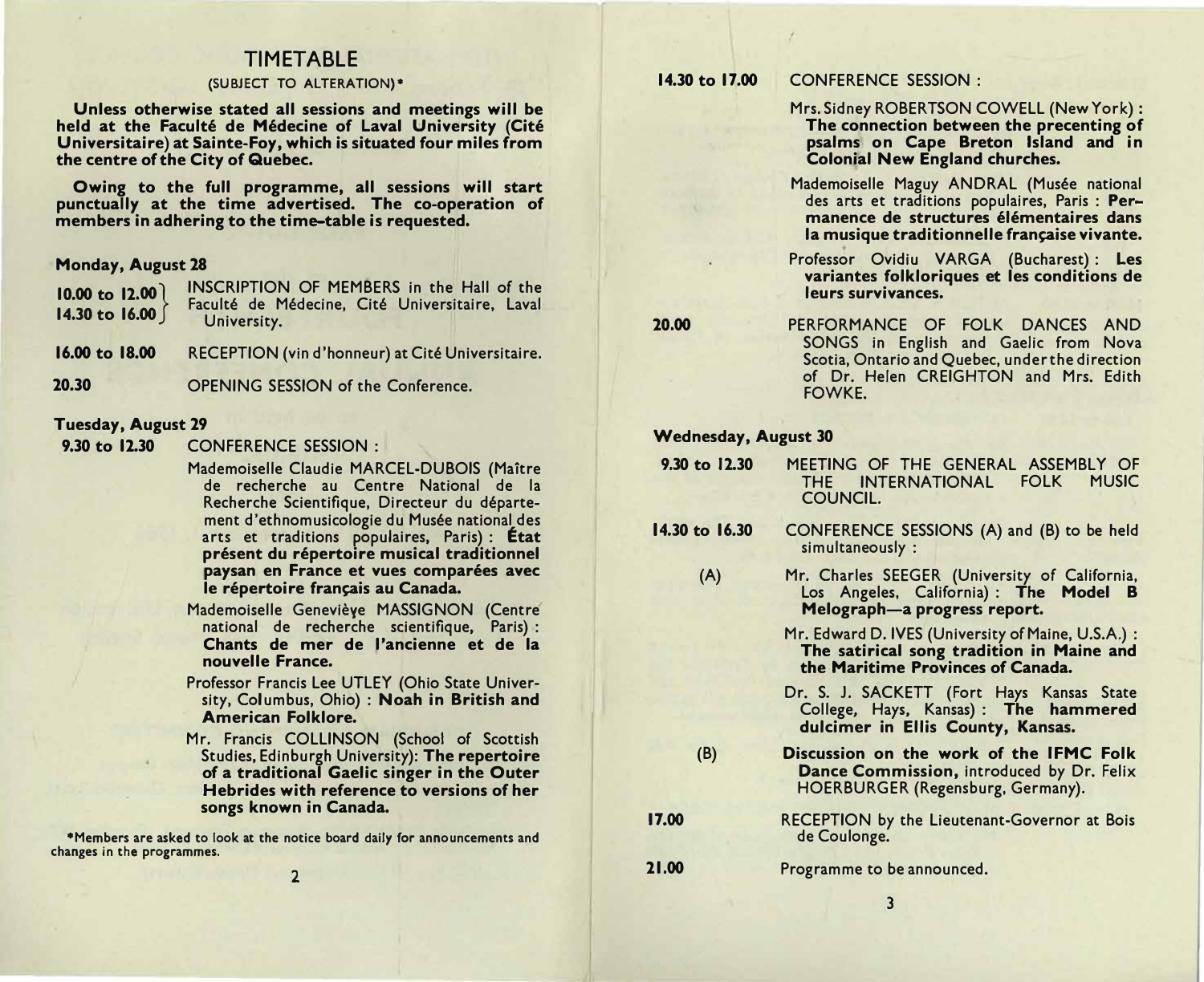### **Thursday, August 31**

#### **CONFERENCE SESSION:** 9.30 to 12.30

Mr. T. NIKIPROWETZKY (SORAFOM, Paris) : La Musique de la Mauretanie.

Mr. J. H. NKETIA (University College of Ghana, Accra) : The hocket technique in African Music.

Professor Dr. Walter WIORA (Kiel University, Germany) : La musique à l'époque de la peinture paléolithique.

16.00 to 22.00 AUTOBUS EXCURSION to Indian Lorette-Programme of Huron and Iroquois ritual ceremonies under the direction of Marius BARBEAU and Marcel RIOUX.

## Friday, September 1

9.30 to 12.30 **CONFERENCE SESSION:** 

- Dr. Marius BARBEAU (Ottawa) with Sir Ernest MacMILLAN (Toronto) and Professor Graham GEORGE (Kingston) : Asiatic sources of the native music in the northern Rockies.
- Dr. Ida HALPERN (Vancouver, B.C.): The music of the north-west Indian with specific reference to the Kwa-Kiutl tribe.

Dr. George LIST (Indiana University, Bloomington) : Song in Hopi Culture, Past and Present.

- 14.30 to 16.30 VISIT to the ARCHIVES DE FOLKLORE (in the Old University). Lectures by Professor Luc LACOURCIÈRE, Mr. Conrad LAFORTE and Mr. Roger MATTON on Canadian folk music. Exhibition of Canadian folk music material.
- 17.00 RECEPTION in the Grand Salon of the Old University. (Dinner will be taken in Quebec.).

21.00 to 22.30 PERFORMANCES OF FILMS AND RECORDS :

> Mr. Harry OSTER (Louisiana State University, Baton Rouge, La.): Negro French Spirituals of Louisiana. (Records)

Professor Vladimir KLUSAK (Czechoslovak Radio, Prague) : Lent at Stráni. (Film)

- Miss Olive WALKE (Trinidad) : West Indian Folk Music. (Records)
- Dr. Dorrya FAHMY (Alexandria, Egypt): Rythmes égyptiens. (Records)

## **Saturday, September 2**

9.30 to 12.30 **CONFERENCE SESSION:** 

> Dr. Mantle HOOD (University of California, Los Angeles) : Improvisation on the Javenese Gender.

- Dr. Barbara SMITH (University of Hawaii, Honolulu): The Bon-Odori in Hawaii and in Japan.
- Dr. Edith GERSON-KIWI (Hebrew University, Jerusalem) : Musical sources of the Judaeo-**Hispanic Romance.**
- Professor Vladimir KLUSAK (Czechoslovak Radio, Prague): Songs of Czechs and Slovaks residing in America.

## **CONFERENCE SESSION:**

- 14.30 to 17.00 Dr. Laurence PICKEN (Jesus College, Cambridge, England): Musical terms in a Chinese dictionary of the first century.
	- Dr. Roger PINON (Liège, Belgium) : Les chants de pâtres avant leur émergence folklorique.

Mr. Alan LOMAX (New York): Song style areas in Anglo-American music.

17.30 CANADIAN SUPPER at the Vieux Séminaire and evening of FRENCH-CANADIAN FOLKLORE under the direction of Professor Luc LACOURIERE and Professor Roger MATTON with the co-operation of LES FOLKLORISTES DU OUEBEC under the direction of Mademoiselle Simonne VOYER.

**Sunday, September 3** 

15.30 to 17.30 CLOSING SESSION.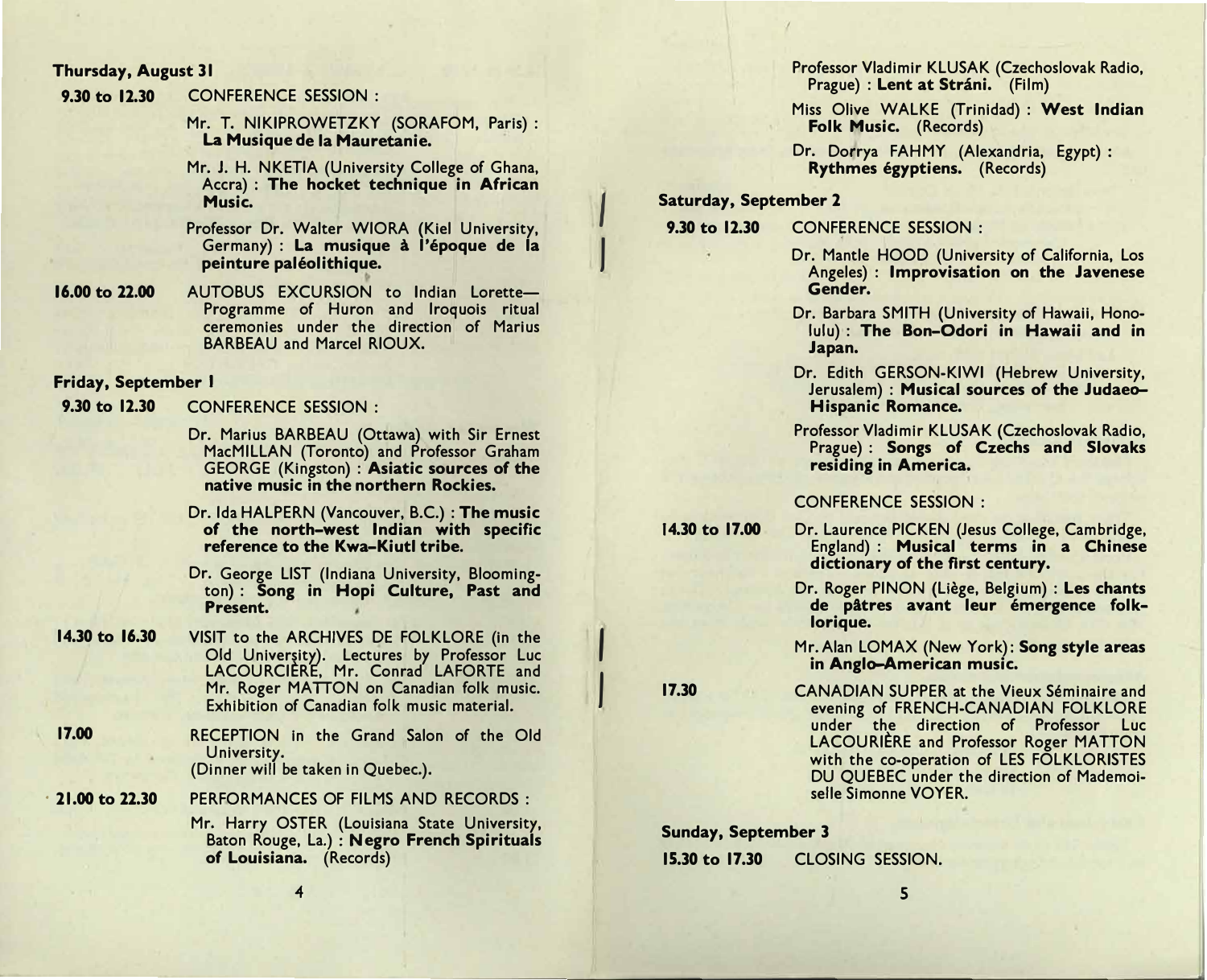## $GENERAL$  INFORMATION

## **Conference Office.**

The office will be located at the Cité Universitaire. After August 25th, all postal communications should be addressed **-** t o :

International Folk Music Council, Fourteenth Annual Conference, Faculté de Médecine, Université Laval, Sainte-Foy, Près Québec, CANADA. and not to the London office.

## **Mailing Address.**

Members should have their mail addressed to :

**>L?Lk| 2qVyL|?VL** La Maison Biermans-Moreau, rue Saint-Cyrille, Cité Universitaire, Sainte-Foy, Près Québec, CANADA.

### **Arrival in Quebec.**

**?VyNV LVppk|f N Lk VL kvp NV yV | LkLp k[ hV** Members travelling by air or sea will be met on arrival if they **k|]y hV FVNVR IVRVLkL [ hV |yNV [ hVk bkfh hV** inform the Quebec Secretariat of the number of their flight or the name of their ship.

**JhV LVppm|f N LS hpS RVVS 4kW K|kVkLkV N** Those travelling by road should proceed to Cite Universitaire by Route No. 1, Boulevard Laurier, or Route No. 2, Chemin Sainte-Foy.

From Quebec railway station to the Cité Universitaire at Sainte-**Foy the price of a taxi is \$2.00 to \$2.25. There is a half-hour bus** service to Sainte-Foy from the Gare Centrale des Autobus, 225 est, Boulevard Charest, and from Relais d'Aiguillon, 790 rue d'Aiguillon. **JhV 4kW K|kVqLkV = L LV\L| h Lpo [y hV** The Cite Universitaire is a quarter-of-an hour's walk from the terminus.

### Accommodation and meals.

**JhV R [ L y =| ?Lq| 2kVyL|?VL k -)&& L |kfh** The cost of a room In Maison Biermans-Moreau is \$3.00 a night. Meals will be served in the adjoining cafeteria at the following approximate prices :—

|         | Breakfast: .30 to .70 cents. |
|---------|------------------------------|
| Lunch:  | .90 to \$1.50                |
| Dinner: | .90 to \$1.50                |

### **Excursions and Entertainments.**

There will be an inclusive charge of \$5.00 for excursions (including two meals) and entertainments*.* 

## **Exhibits.**

Facilities will be given to members for the display of small exhibits **Rh L No pVL[pV fLyh|V VRS VR IRh VhkNk** such as books, leaflets, gramophone records, etc. Such exhibits, together with a list, should be given to the Conference Secretariat as soon as possible after arrival. Owners of the exhibits will be required to make their own arrangements for the removal of the material at the end of the Conference.

## **3~z! Customs.**

It is recommended that recording machines, musical instruments **L|SRLyVLhpSNVSVRpLVS|LkLpk|4L|LSLL|ShLLVRVk** and cameras should be declared on arrival in Canada and that a receipt should be obtained from the customs official.

## **Climate and Dress.**

As the weather is likely to be warm, members are advised to bring light-weight clothing, and also some warmer clothing as nights may be cold.

**-**

Formal dress will not be required.

**Note** : This time-table is also available in French.